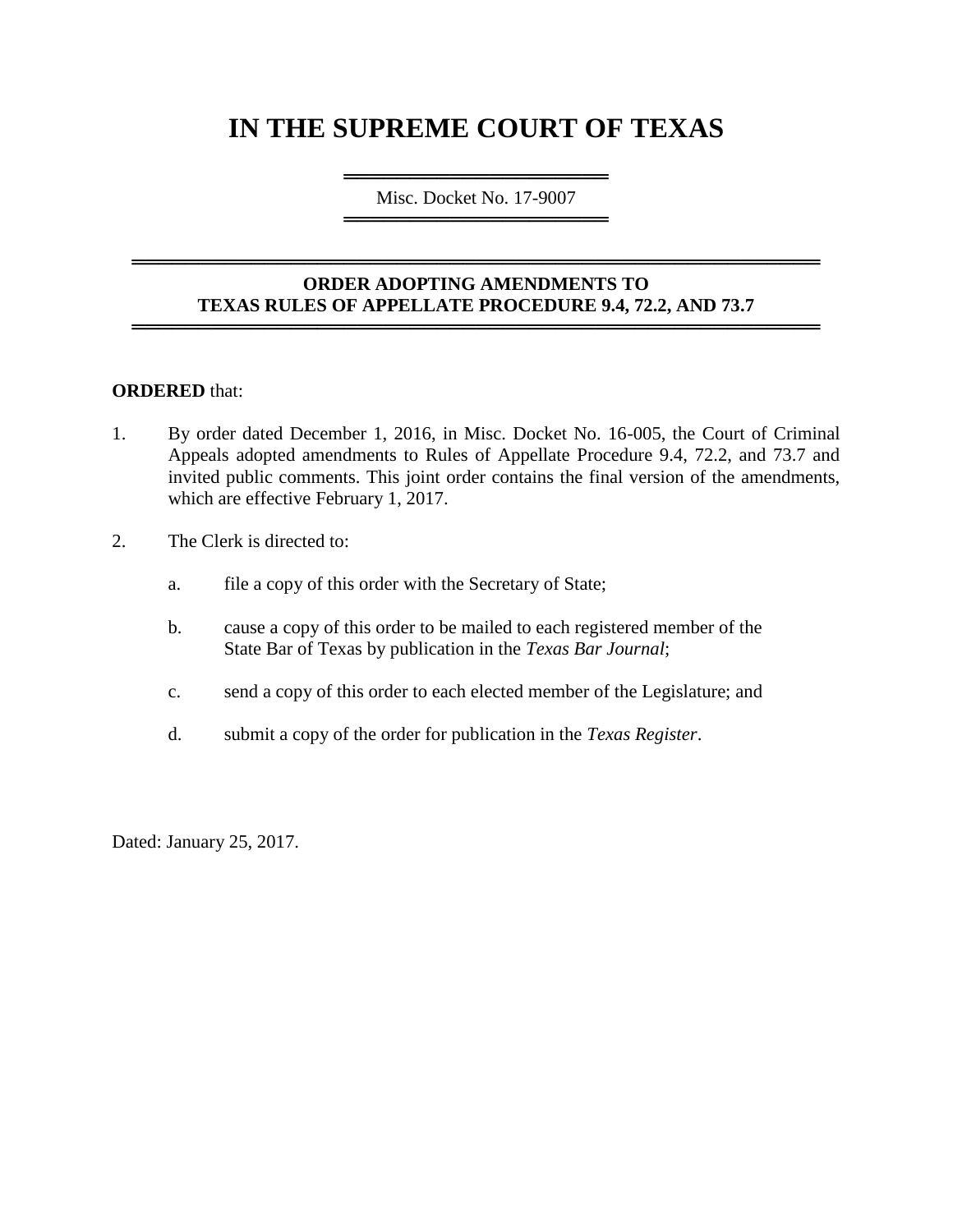Nathan L. Hecht, Chief Justice

Paul W. Green, Justice

Jeffrey S. Boyd, Justice

John P. Devine, Justice

Brown, Justice

Phil Johnson, Justice

 $26$ Don R. Willett, Justice p nan va M. Guzman, Justice

Debra H. Lehrmann, Justice

V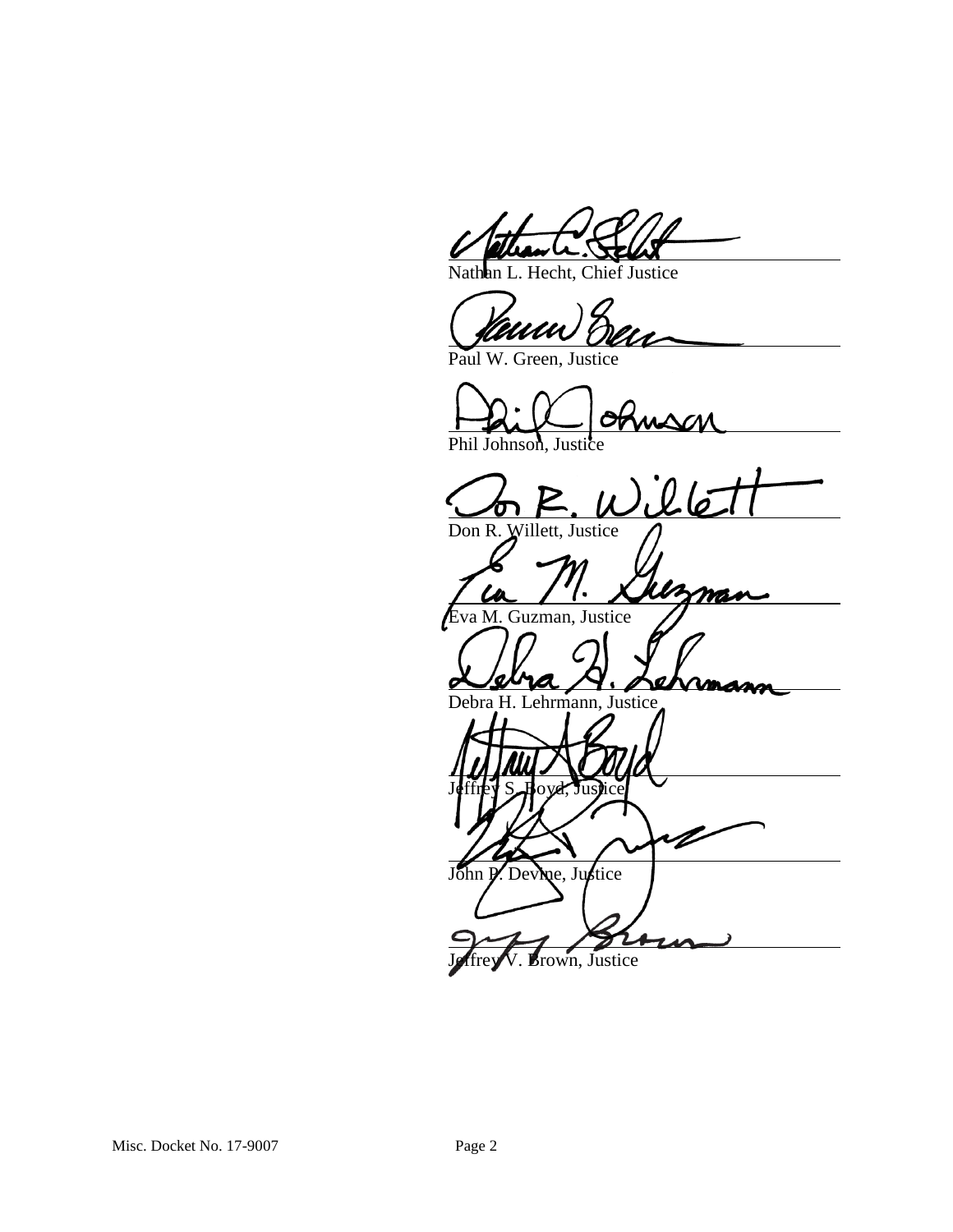# **IN THE COURT OF CRIMINAL APPEALS OF TEXAS**

════════════════════ Misc. Docket No. 17-001 ════════════════════

## **FINAL ORDER ADOPTING AMENDMENTS TO TEXAS RULES OF APPELLATE PROCEDURE 9.4, 72.2, and 73.7**

════════════════════════════════════════════════════

════════════════════════════════════════════════════

#### **ORDERED** that:

- 1. By order dated December 1, 2016, in Misc. Docket No. 16-005, the Court of Criminal Appeals adopted amendments to Rules of Appellate Procedure 9.4, 72.2, and 73.7, effective February 1, 2017. The comment period having expired, no revisions to the rules have been made. This is the final order adopting the rules as amended.
- 2. The Clerk is directed to:
	- a. file a copy of this order with the Secretary of State;
	- b. cause a copy of this order to be mailed to each registered member of the State Bar of Texas by publication in the *Texas Bar Journal*;
	- c. send a copy of this order to each elected member of the Legislature; and
	- d. submit a copy of the order for publication in the *Texas Register*.

Dated: January 23, 2017.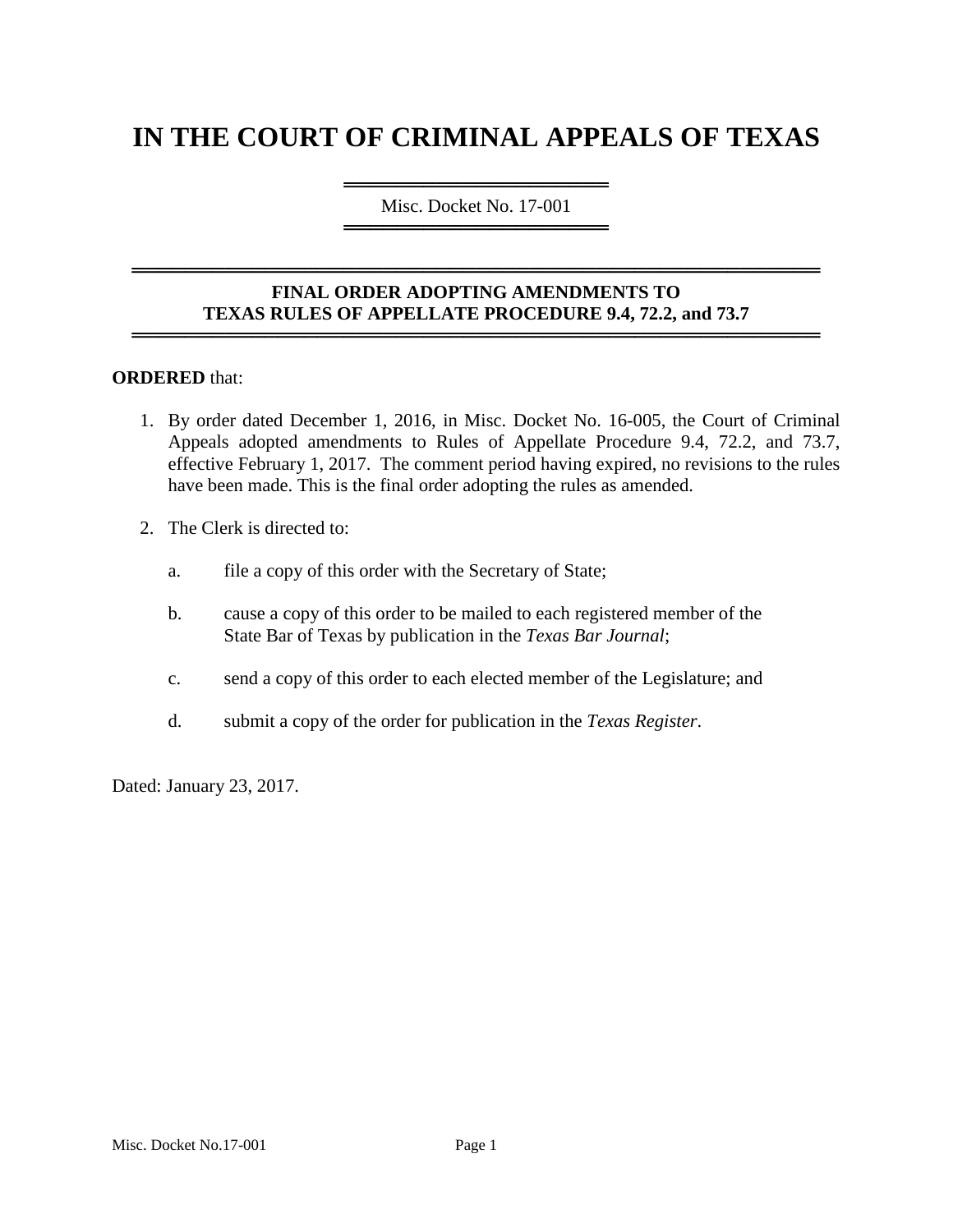Sharon Keller, Presiding Judge

Mechael & Merluel & Le

Barbara Hervey, Judge

Else alre  $\ell$ a

Elsa Alcala, Judge

Bert Richardson, Judge

Kevin P. Yeary, Judge

David Newell, Judge

Judge

Scott Walker, Judge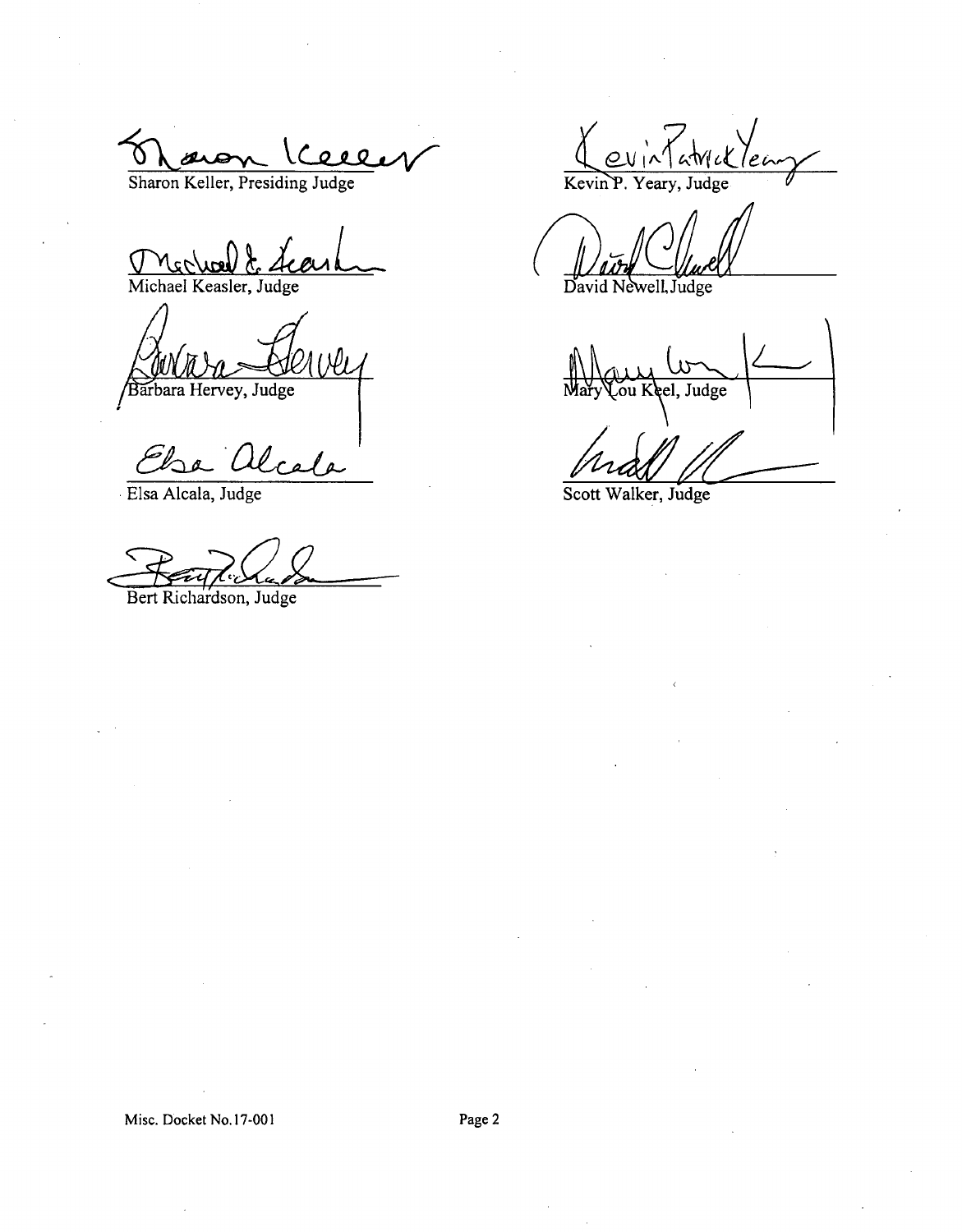## **9.4. Form**. . . .

 $(i)$  Length.  $\ldots$ 

(D) A petition and response in an original proceeding in the Supreme Court and the Court of Criminal Appeals, except for petitions and responses in an original proceeding in a case in which the death penalty has been assessed, a petition for review and response in the Supreme Court, a petition for discretionary review in the Court of Criminal Appeals, and a motion for rehearing and response in an appellate court: 4,500 words if computer-generated, and 15 pages if not.

(E) A reply to a response to a petition for review in the Supreme Court, a reply to a response to a petition in an original proceeding in the Supreme Court and the Court of Criminal Appeals, except a reply to a response in an original proceeding in a case in which the death penalty has been assessed, and a reply to a petition for discretionary review in the Court of Criminal Appeals: 2,400 words if computer-generated, and 8 pages if not.

(F) A petition and response in an original proceeding in the Court of Criminal Appeals in a case in which the death penalty has been assessed: 9,000 words if computer-generated, and 30 pages if not.

(G) A reply to a response to a petition in an original proceeding in the Court of Criminal Appeals in a case in which the death penalty has been assessed: 4,800 words if computergenerated, and 16 pages if not.

## **72.2. Disposition**

If five judges tentatively believe that the case should be filed and set for submission, the motion for leave will be granted and the case will then be handled and disposed of in accordance with Rule 52.8. If the motion for leave is denied, no motions for rehearing or reconsideration will be entertained. But the Court may, on its own initiative, reconsider a denial of a motion for leave.

## **Rule 73. Postconviction Applications for Writs of Habeas Corpus ...**

## **Rule 73.7. New Evidence After Application Forwarded to Court of Criminal Appeals**

If an Article 11.07 or 11.071 application has been forwarded to this Court, and a party wishes this Court to consider evidence not filed in the trial court, then the party must comply with the following procedures or the evidence will not be considered.

(a) If the Court of Criminal Appeals has received an Article 11.07 or 11.071 application from the district clerk of the county of conviction and has filed and set the application for submission, a party has two options:

(1) The party may file the evidence directly in the Court of Criminal Appeals with a motion for the Court of Criminal Appeals to consider the evidence. In this motion, the party should describe the evidence, explain its evidentiary value, and